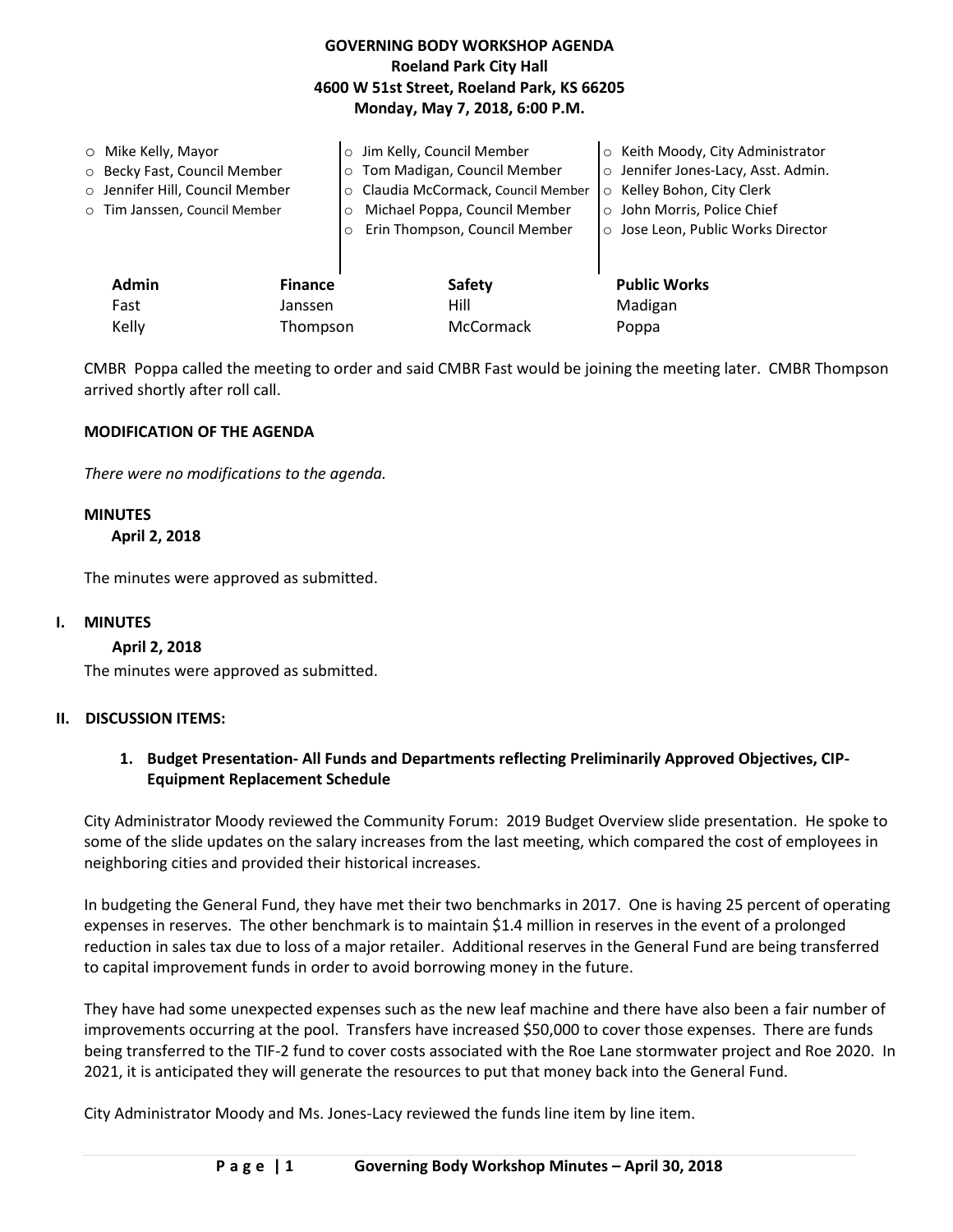The transfers out of the General Fund are reducing the reserves, but are not increasing operating expenses. It has had the effect of taking the projected 2018 ending fund balance down to 22 percent of operating expenses when the target is 25 percent. This does recover above the 25 percent beginning in 2019. The fund balance remains very strong.

City Administrator Moody concluded the presentation stating they are getting the Capital Improvement Program completed and they are doing it within the resources they have available and within the established timelines. On the operations side they are working within the resources they have available.

The property tax revenues help the General Fund and the Debt Service Fund. Those revenues do reflect a 1.5 mill decrease. Earlier they thought they may have to do some delays or paring down of objectives. So far, it does not look like that needs to occur unless they look at lowering the mill rate further. Then they would have to reduce ongoing operating expenses. Reducing or postponing an objective is not a balance to a reduction in the mill. The offsetting expense reduction would need to be an ongoing expense.

City Administrator Moody said if anyone had any questions on the information presented to contact him and he would go over it with them in detail. He said this is the information they intend to present at the next Community Forum.

# **2. Council Retreat**

CMBR Poppa said this past election there was a turnover in the majority of the Governing Body. It was felt now would be a time to revisit the work product from the 2015 retreat as well as build on it going forward. They would also like to add in a team building session or activity as well. Two half-day Friday dates were suggested with an afternoon time being their first choice.

They will work to put something together for June 8th and let the Governing Body know. For team-building they were thinking about an escape room. They are also looking into getting meeting space downtown.

# **3. Animal Control Update**

Ms. CMBR Madigan reported on the board meeting of May 3. At that time the City of Mission reaffirmed that it is interested in leaving Northeast Animal Control (NEAC) effective December 31, 2018. Mission is looking into a buy-in options for services or a per-call expense. Initial estimates are that it would be \$2,900 more a year than they are currently paying NEAC. They will be hiring a community services officer for animal control who also be utilized by their police department to help with filling out reports and directing traffic. At the meeting, Mission wanted to know if there are any other cities interested in following this.

Roeland Park is still looking at private contractors. City Administrator Moody said they hope to get at least one proposal of what is reflective of what they are looking for. One RFP is for one company available 24/7, or in the alternative uses the services of Mission and then have a privatized contractor the remainder of the time.

CMBR Madigan said Mission has proposed Monday through Friday from 7-3 and 3-11 with coverage on Saturday from 9-5. They are not looking to patrol the area, but to react to calls.

CMBR Hill said she has seen Northeast Animal Control patrolling this week.

CMBR Madigan said their meeting closed with a request to bring this information to their councils.

If either Mission or Roeland Park leaves NEAC, it would greatly increase the cost to the other remaining cities. Roeland Park said they were willing to talk with Mission in order to coordinate services to those cities and possibly privatizing the service or even retain an officer from NEAC.